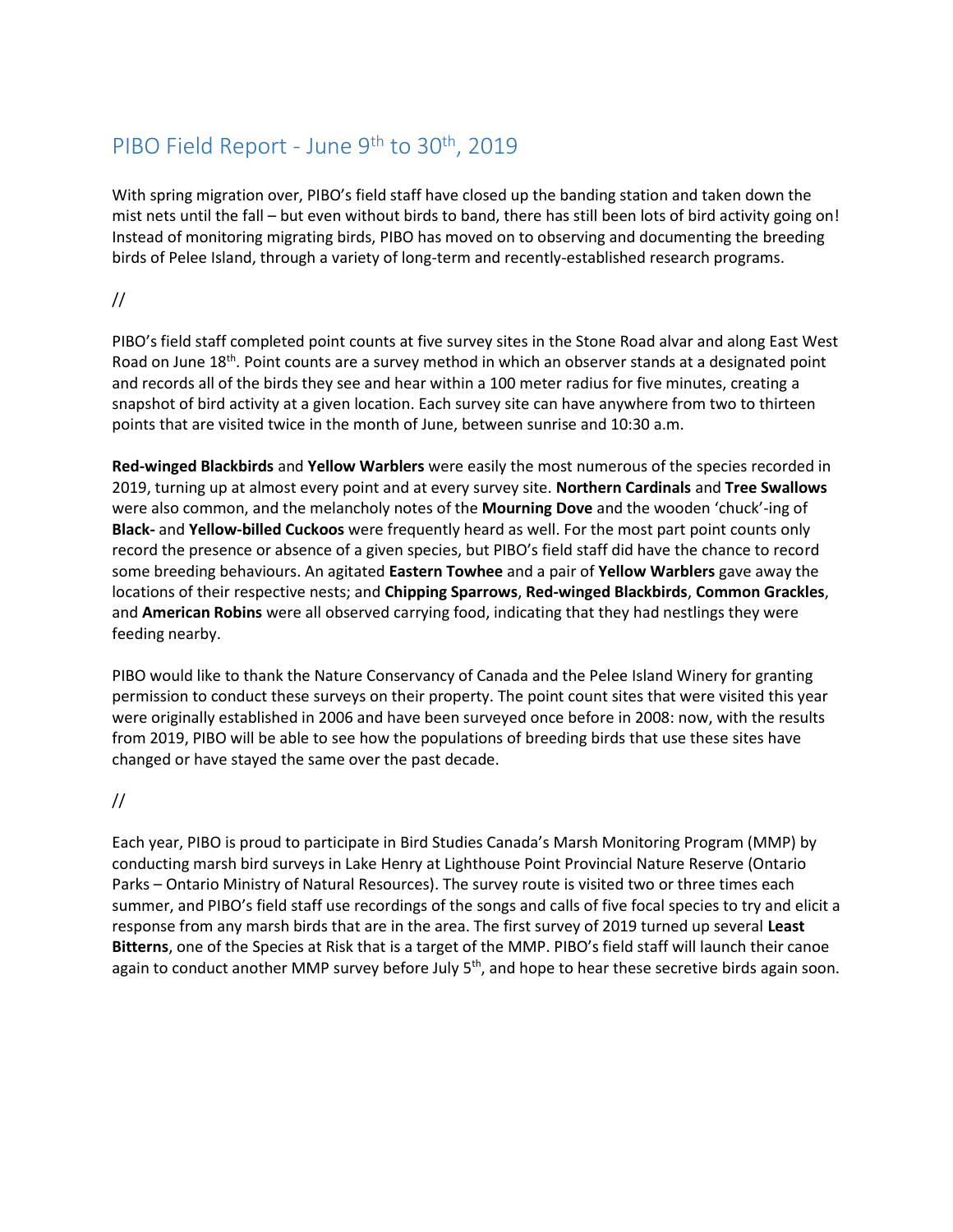

*Summer Student Melanie Denommé, recording birds as part of the MMP Marsh Bird Survey. Photo by Sachi Schott.*

## //

2019 is the first year that PIBO has systematically monitored the two new Purple Martin houses on its property on South Shore Road. The first of these houses, which is made up of plastic 'gourds', was installed in 2018; the second is a Troyer 'T-14' Martin House (so called because it has room for fourteen Purple Martin pairs), which was installed this April. Both of these new boxes are installed on aluminum poles, with a metal cable and a winch to raise and lower the boxes for cleaning and inspection.

The first **Purple Martins** were seen and heard investigating the new Purple Martin houses on the evening of April 12<sup>th</sup>: since then, PIBO's field staff have followed them through the stages of nestbuilding and egg-laying to the rearing of young. Out of the thirty-two nest compartments in the two Purple Martin houses, twenty-five are occupied by Purple Martin pairs who have each laid clutches of between three and seven eggs. The first nestling hatched out on June 19<sup>th</sup>; and now, as of PIBO's latest nest check on June 27<sup>th</sup>, twenty-one of the nests have nestlings in them. All those mouths to feed means a lot of extra work for the Purple Martin adults! Fortunately, the recent hatch of mayflies has provided them with a convenient source of food for their new families.